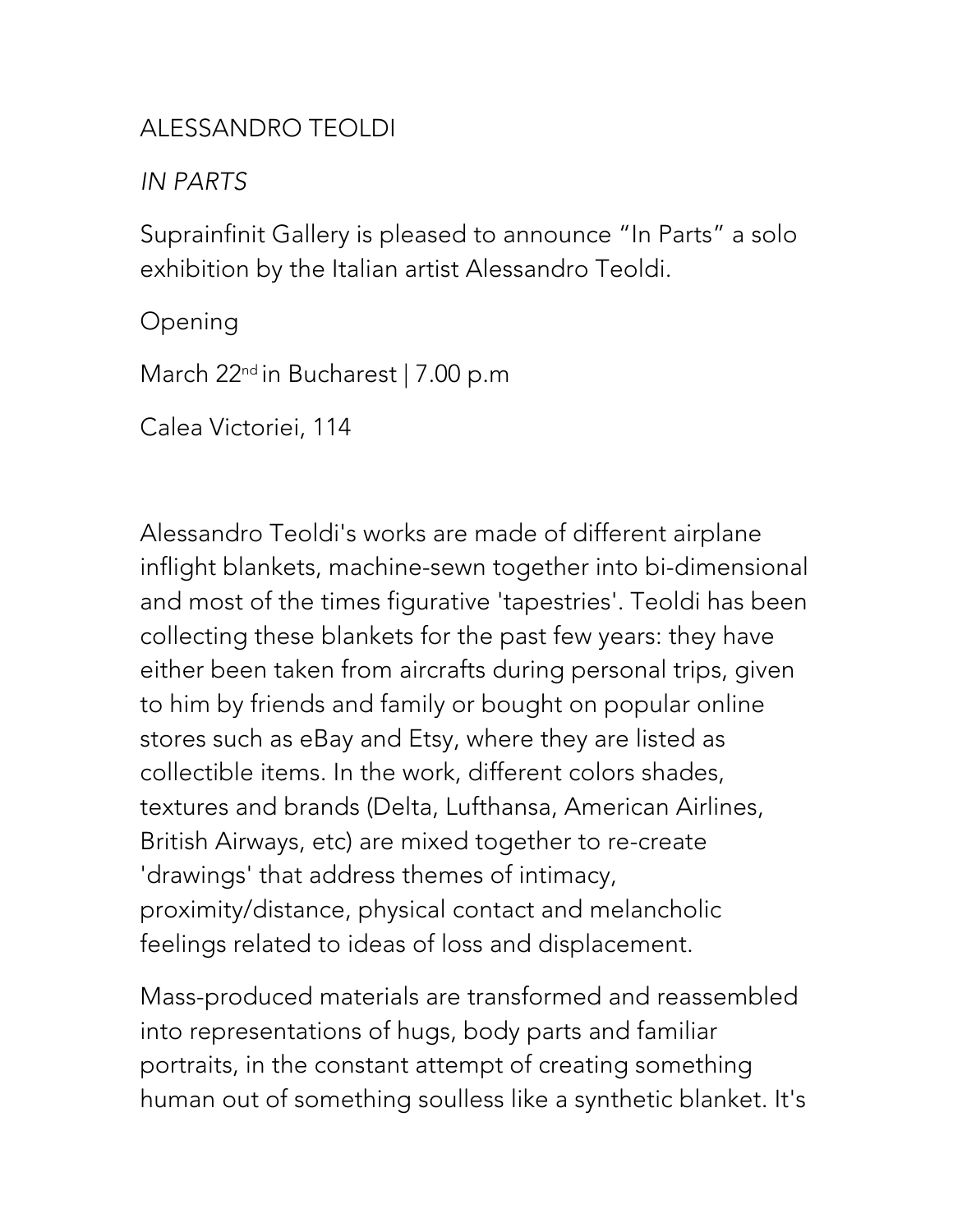a transformative process, where the initial object is being dramatically changed, from its original and disconnected status, into something intimate with a new identity. The blanket's handcrafted appearance takes us back to an idea of home, domesticity and secure comfort - which is emphasized by its very tactile nature. These blankets carry a bodily sense of protection. Their natural softness and warmth keep us safe when we find ourselves in such an isolated and liminal space like the one of a transatlantic flight.

The airline brand is not always visible in the work, but is nonetheless an essential part of it, adding a political layer to the body of works. These pieces of fabrics are massdistributed; each of us gets the same. They are manufactured to produce a temporary comfort and satisfy a universal need. By including the corporate logo in some of the pieces, Teoldi openly addresses the conflict that happens between the intimacy of a personal gesture and the universality of an object that, in this case, becomes vehicle of values related to consumption; each work is the attempt to embody and translate the physical bond between a brand and the consumer. Facing the question of the overlapping relation between an individual body and the idea of a "collective body" behind a brand, the series analyzes how we are involved in intimate relationships with and through (branded) objects. At the same time, Teoldi wants

us to focus on the affective connection we often establish with commodities, capable of becoming at some point a sort